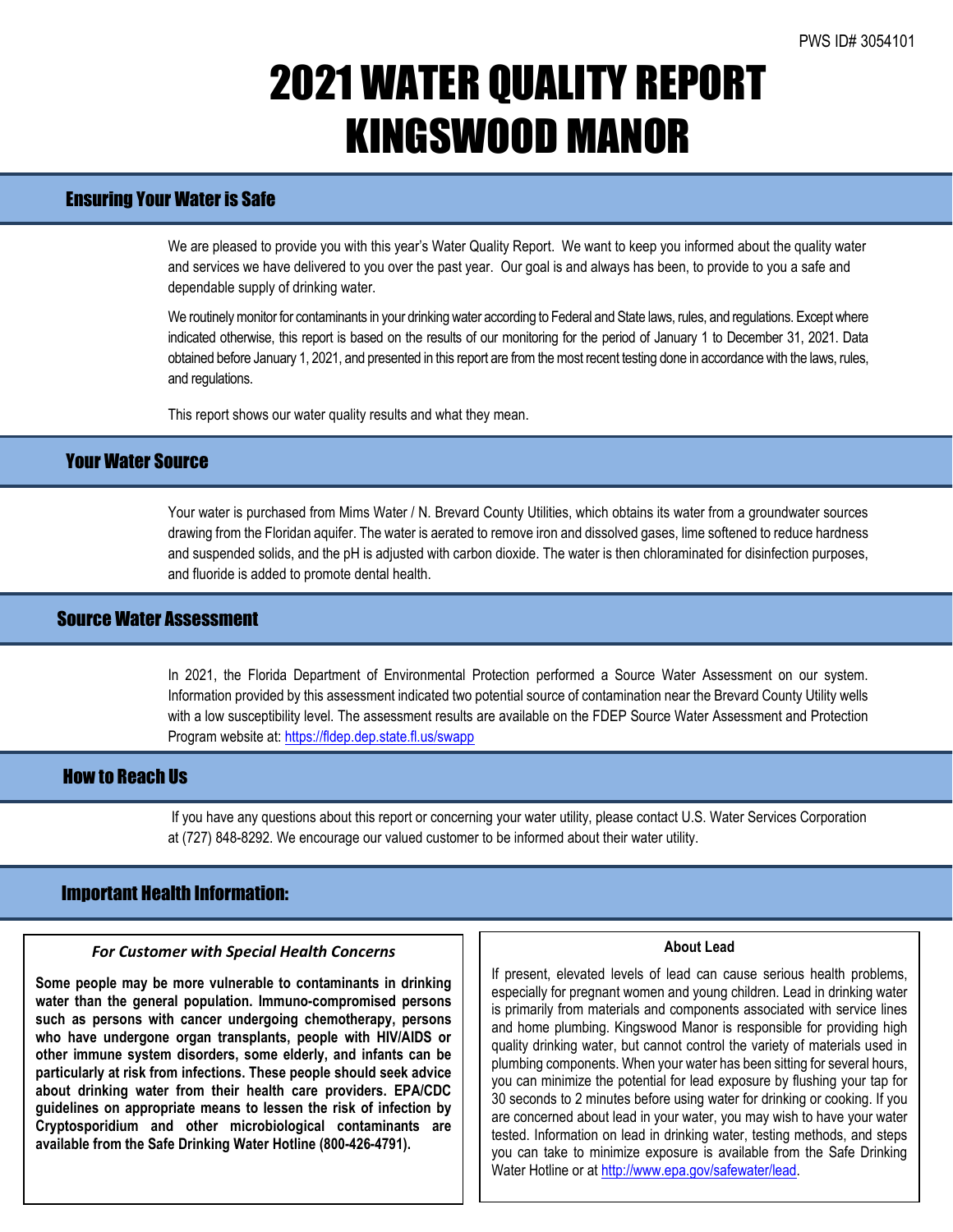# 2021 WATER QUALITY REPORT KINGSWOOD MANOR

## About Your Drinking Water

### **ADDITIONAL HEALTH INFORMATION**

The sources of drinking water (both tap water and bottled water) include rivers, lakes, streams, ponds, reservoirs, springs, and wells. As water travels over the surface of the land or through the ground, it dissolves naturally occurring minerals and, in some cases, radioactive material, and can pick up substances resulting from the presence of animals or from human activity. Contaminants that may be present in source water include:

**(A) Microbial contaminants**, such as viruses and bacteria, which may come from sewage treatment plants, septic systems, agricultural livestock operations, and wildlife.

**(B) Inorganic contaminants**, such as salts and metals, which can be naturally occurring or result from urban stormwater runoff, industrial or domestic wastewater discharges, oil and gas production, mining, or farming.

**(C) Pesticides and herbicides**, which may come from a variety of sources such as agriculture, urban stormwater runoff, and residential uses.

**(D) Organic chemical contaminants**, including synthetic and volatile organic chemicals, which are by-products of industrial processes and petroleum production, and can also come from gas stations, urban stormwater runoff, and septic systems.

**(E) Radioactive contaminants**, which can be naturally occurring or be the result of oil and gas production and mining activities.

In order to ensure that tap water is safe to drink, the EPA prescribes regulations which limit the amount of certain contaminants in water provided by public water systems. The Food and Drug Administration (FDA) regulations establish limits for contaminants in bottled water which must provide the same protection for public health.

Drinking water, including bottled water, may reasonably be expected to contain at least small amounts of some contaminants. The presence of contaminants does not necessarily indicate that the water poses a health risk. More information about contaminants and potential health effects can be obtained by calling the **Environmental Protection Agency's Safe Drinking Water Hotline at 1-800-426-4791**.

### **HOW TO READ THE TABLE**

In the table accompanying this report you may find unfamiliar terms and abbreviations. The following definitions are provided to assist you with understanding the report.

#### **Important Definitions:**

- **Maximum Contaminant Level or MCL:** The highest level of a contaminant that is allowed in drinking water. MCLs are set as close to the MCLGs as feasible using the best available treatment technology.
- **Maximum Contaminant Level Goal or MCLG:** The level of a contaminant in drinking water bellow which there is no known or expected risk to health. MCLGs allow for a margin of safety.
- Action Level or AL: The concentration of a contaminant which, if exceeded, triggers treatment or other requirements that a water system must follow.
- **Maximum Residual Disinfectant Level or MRDL:** The highest level of a disinfectant allowed in drinking water. There is convincing evidence that addition of a disinfectant is necessary for control of microbial contaminants.
- **Maximum Residual Disinfectant Level Goal or MRDLG:** The level of a drinking water disinfectant below which there is no known or expected risk to health. MRDLGs do not reflect the benefits of the use of disinfectants to control microbial contaminants.
- **ND:** Means not detected and indicates that the substance was not found by laboratory analysis.
- **Parts per Billion (ppb) or Micrograms per Liter (μg/l):** One part by weight of analyte to 1 billion parts by weight of the water sample.
- **Parts per Million (ppm) or Milligrams per Liter (mg/l):** One part by weight of analyte to 1 million parts by weight of the water sample.
- Picocurie per Liter (pCi/L): Measure of the radioactivity in water.